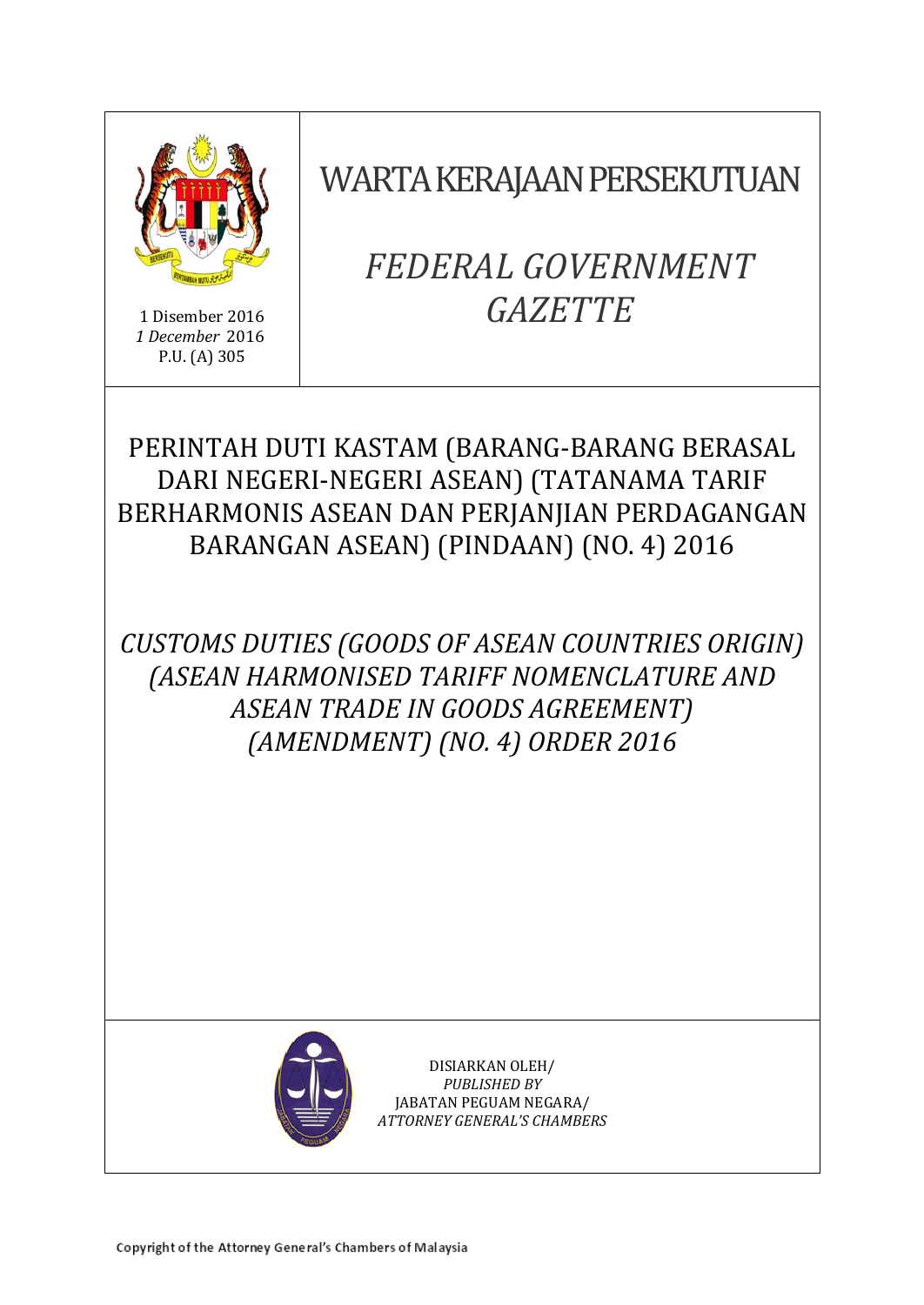#### AKTA KASTAM 1967

#### PERINTAH DUTI KASTAM (BARANG-BARANG BERASAL DARI NEGERI-NEGERI ASEAN) (TATANAMA TARIF BERHARMONIS ASEAN DAN PERJANJIAN PERDAGANGAN BARANGAN ASEAN) (PINDAAN) (NO. 4) 2016

PADA menjalankan kuasa yang diberikan oleh subseksyen 11(1) Akta Kastam 1967 [*Akta 235*], Menteri membuat perintah yang berikut:

#### **Nama dan permulaan kuat kuasa**

1. (1) Perintah ini bolehlah dinamakan **Perintah Duti Kastam (Barang-Barang Berasal dari Negeri-Negeri ASEAN) (Tatanama Tarif Berharmonis ASEAN dan Perjanjian Perdagangan Barangan ASEAN) (Pindaan) (No. 4) 2016**.

(2) Perintah ini mula berkuat kuasa pada 2 Disember 2016.

#### **Pindaan Jadual Pertama**

2. Perintah Duti Kastam (Barang-Barang Berasal dari Negeri-Negeri ASEAN) (Tatanama Tarif Berharmonis ASEAN dan Perjanjian Perdagangan Barangan ASEAN) 2012 [*P.U. (A) 277/2012*] dipinda dalam Jadual Pertama dengan menggantikan Annex 8 dengan Annex yang berikut: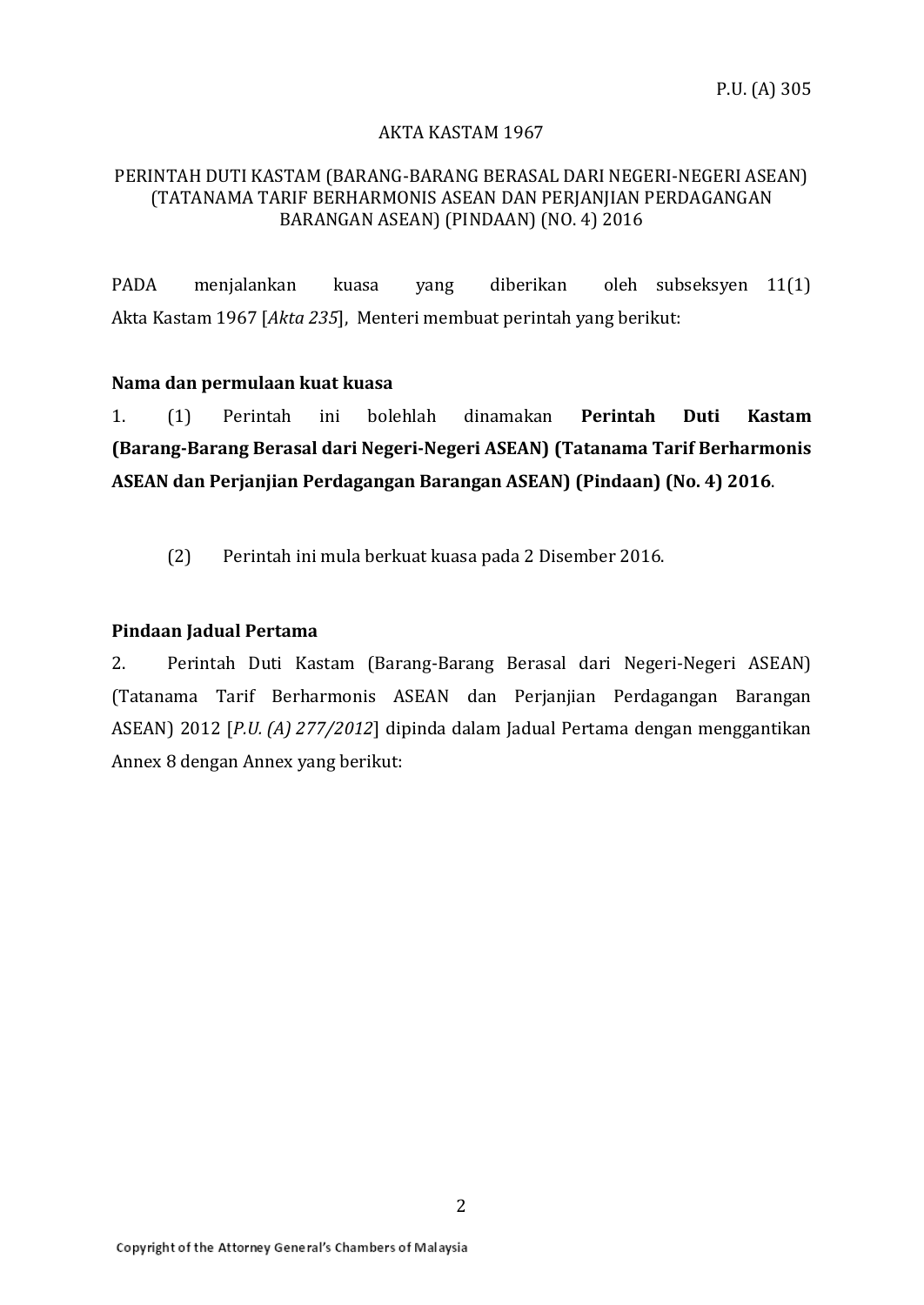#### CUSTOMS ACT 1967

#### CUSTOMS DUTIES (GOODS OF ASEAN COUNTRIES ORIGIN) (ASEAN HARMONISED TARIFF NOMENCLATURE AND ASEAN TRADE IN GOODS AGREEMENT) (AMENDMENT) (NO. 4) ORDER 2016

IN exercise of the powers conferred by subsection 11(1) of the Customs Act 1967 [*Act 235*], the Minister makes the following order:

#### **Citation and commencement**

1. (1) This order may be cited as the **Customs Duties (Goods of ASEAN Countries Origin) (ASEAN Harmonised Tariff Nomenclature and ASEAN Trade in Goods Agreement) (Amendment) (No. 4) Order 2016**.

(2) This Order comes into operation on 2 December 2016.

#### **Amendment of First Schedule**

2. The Customs Duties (Goods of ASEAN Countries Origin) (ASEAN Harmonised Tariff Nomenclature and ASEAN Trade in Goods Agreement) Order 2012 [*P.U. (A) 277/2012*] is amended in the First Schedule by substituting for Annex 8 the following Annex:

#### "**ANNEX 8**

## **OPERATIONAL CERTIFICATION PROCEDURE FOR THE RULES OF ORIGIN UNDER CHAPTER 3**

For the purposes of implementing the Rules of Origin set out in Chapter 3 (hereinafter referred to as "ASEAN ROO"), the following operational procedures on the issuance and verification of the Certificate of Origin (Form D) and other related administrative matters shall be observed.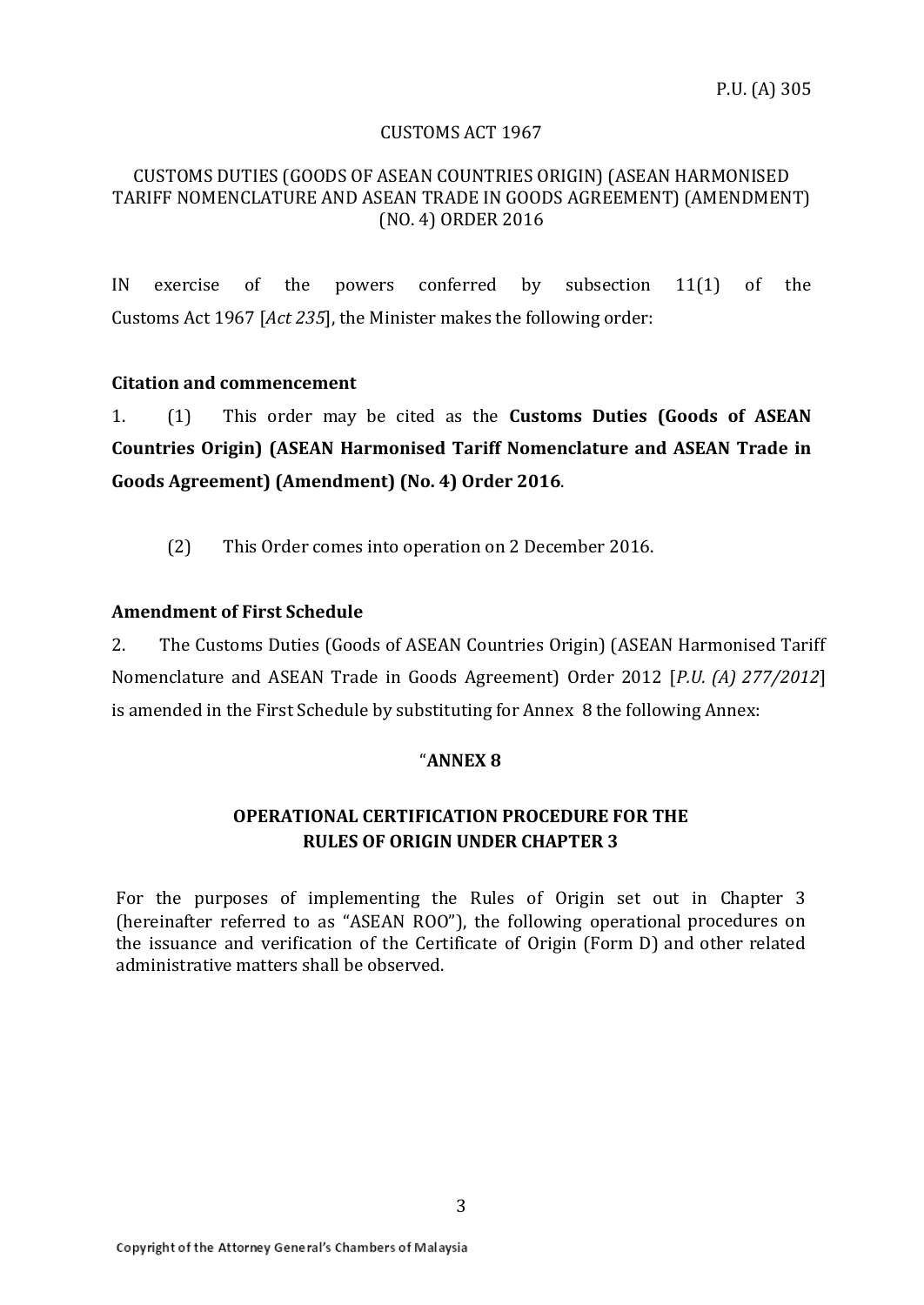## **Rule 1 Definitions**

For the purposes of this Annex:

- (a) **ASW** means ASEAN Single Window as defined in Article 5(a) of the PLF;
- (b) **back-to-back Certificate of Origin** means a Certificate of Origin issued by an intermediate exporting Member State based on the Certificate of Origin issued by the first exporting Member State;
- (c) **exporter** means a natural or juridical person located in the territory of a Member State where a good is exported from by such a person;
- (d) **importer** means a natural or juridical person located in the territory of a Member State where a good is imported into by such a person;
- (e) **issuing authority** means the Government authority of the exporting Member State designated to issue a Certificate of Origin (Form D) and notified to all the other Member States in accordance with this Annex;
- (f) **NSW** means National Single Window as defined in Article 5(c) of the PLF;
- (g) **PLF** means the *Protocol on the Legal Framework to Implement the ASEAN Single Window* done at Ha Noi, Viet Nam on 4 September 2015;
- (h) **producer** means a natural or juridical person who carries out production as set out in Article 25 of this Agreement in the territory of a Member State; and
- (i) **Electronic Certificate of Origin (e-Form D)** means a Certificate of Origin (Form D) that is structured in accordance with the *e- ATIGA Form D Process Specification and Message Implementation Guideline*, and is transmitted electronically between Member States via the ASW in accordance with the security provisions specified in Article 9 of the PLF.

## **Rule 2 Specimen Signatures and Official Seals of the Issuing Authorities**

1. Each Member State shall provide a list of the names, addresses, specimen signatures and specimen of official seals of its issuing authorities, in hard copy and soft copy format, through the ASEAN Secretariat for dissemination to other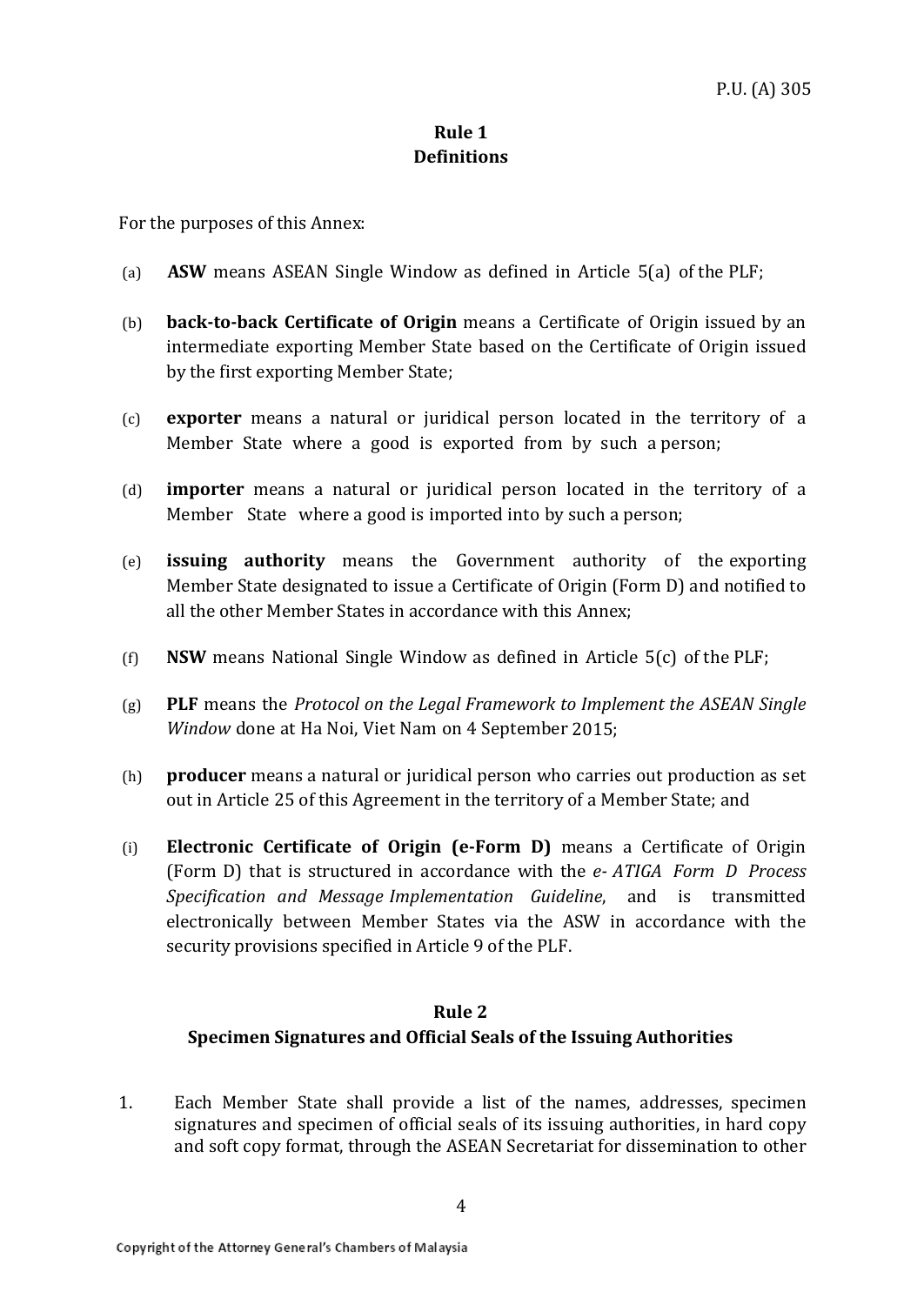Member States in soft copy format. Any change in the said list shall be promptly provided in the same manner.

- 2. The specimen signatures and official seals of the issuing authorities, compiled by the ASEAN Secretariat, shall be updated annually. Any Certificate of Origin (Form D) issued by an official not included in the list referred to in paragraph 1 shall not be honoured by the receiving Member State.
- 3. Notwithstanding paragraphs 1 and 2, where a Member State only issues Electronic Certificates of Origin (e-Form D), that Member State need not provide a list of specimen signatures and specimen of official seals of its issuing authority.

## **Rule 3 Supporting Documents**

- 1. For the purposes of determining originating status, the issuing authorities shall have the right to request for supporting documentary evidence or to carry out check(s) considere appropriate in accordance with the respective laws and regulations of a Member State.
- 2. Member States are encouraged to allow the submission of electronic supporting documents, if available, to carry out check(s) related to Electronic Certificates of Origin (e-Form D) considered appropriate in accordance with the respective laws and regulations of a Member State.

## **Rule 4 Pre-exportation Verification**

- 1. The producer and/or exporter of the good, or its authorised representative, shall apply to the issuing authority, in accordance with the Member State's laws and regulations, requesting pre- exportation examination of the origin of the good. The result of the examination, subject to review periodically or whenever appropriate, shall be accepted as the supporting evidence in determining the origin of the said good to be exported thereafter. The pre-exportation examination may not apply to the good of which, by its nature, origin can be easily determined.
- 2. For locally-procured materials, self-declaration by the final manufacturer exporting under this Agreement shall be used as a basis when applying for the issuance of the Certificate of Origin (Form D).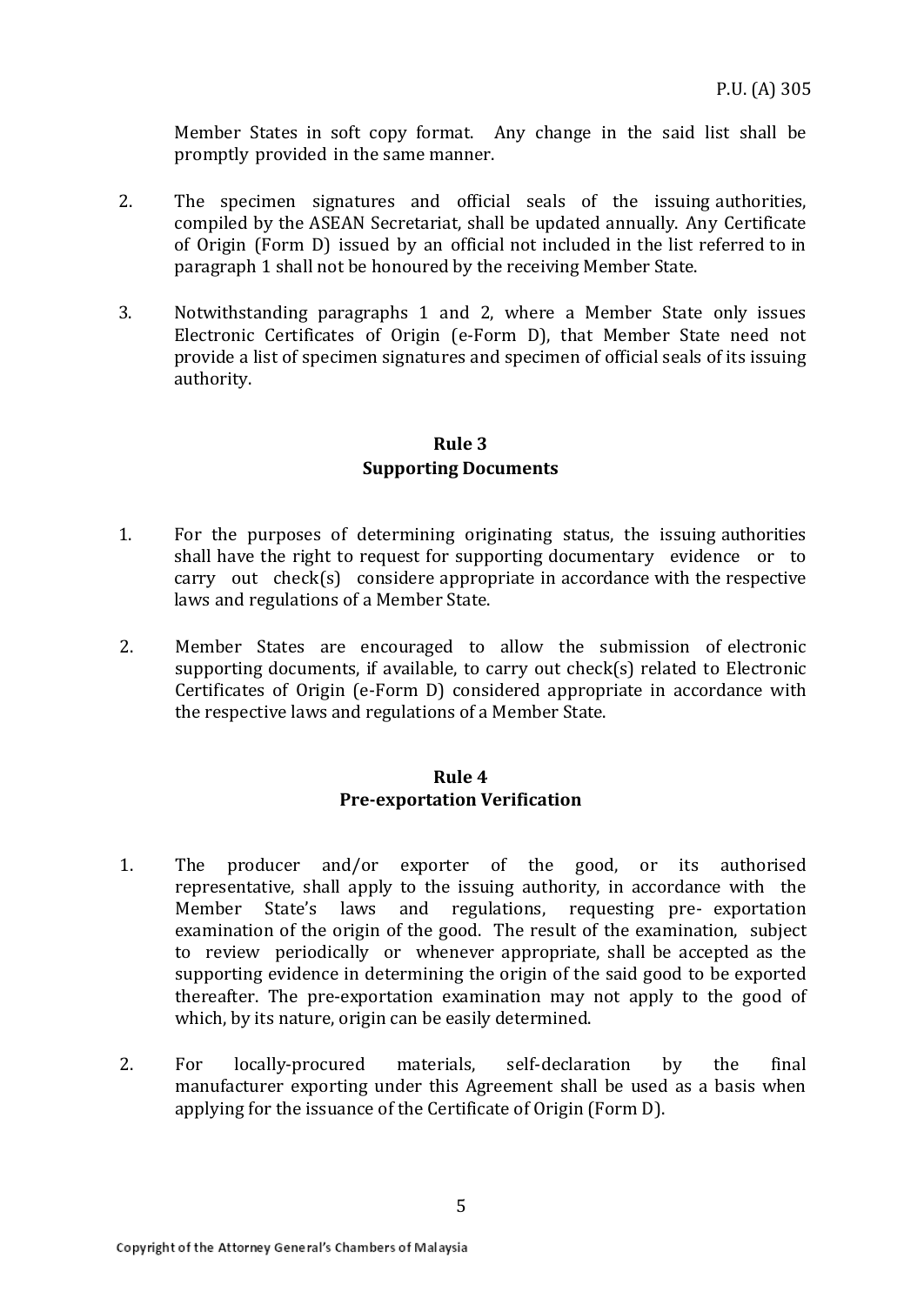## **Rule 5 Application for Certificate of Origin**

At the time of carrying out the formalities for exporting the products under preferential treatment, the exporter or his authorised representative shall submit a written application for the Certificate of Origin (Form D) together with appropriate supporting documents proving that the products to be exported qualify for the issuance of a Certificate of Origin (Form D).

## **Rule 6 Examination of Application for a Certificate of Origin**

The issuing authority shall, to the best of its competence and ability, carry out proper examination, in accordance with the laws and regulations of the Member State, upon each application for a Certification of Origin (Form D) to ensure that:

- (a) The application and the Certificate of Origin (Form D) are duly completed and signed by the authorised signatory;
- (b) The origin of the product is in conformity with the provisions of Chapter 3 of this Agreement;
- (c) The other statements of the Certificate of Origin (Form D) correspond to supporting documentary evidence submitted;
- (d) Description, quantity and weight of goods, marks and number of packages, number and kinds of packages, as specified, conform to the products to be exported;
- (e) Multiple items declared on the same Certificate of Origin (Form D) shall be allowed provided that each item qualifies separately in its own right.

## **Rule 7 Certificate of Origin (Form D)**

1. The Certificate of Origin (Form D) must be on ISO A4 size white paper in conformity to the specimen shown in Annex 7 of this Agreement. It shall be made in the English language.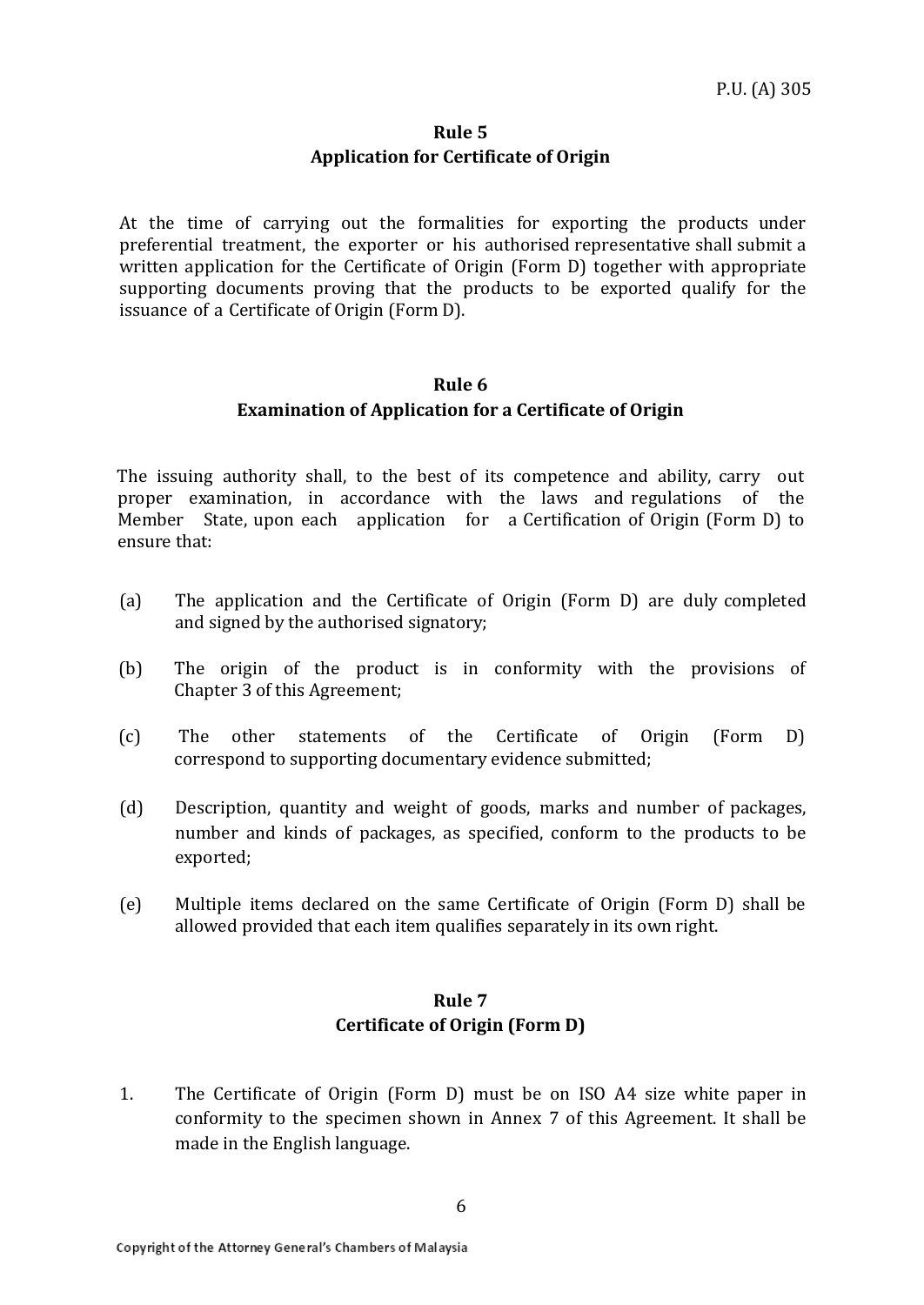- 2. The Certificate of Origin (Form D) shall comprise one (1) original and two (2) carbon copies (Duplicate and Triplicate).
- 3. Each Certificate of Origin (Form D) shall bear a reference number separately given by each place or office of issuance.
- 4. Each Certificate of Origin (Form D) shall bear the manually executed signature and seal of the authorised issuing authority.
- 5. The original copy shall be forwarded by the exporter to the importer for submission to the customs authority at the port or place of importation. The duplicate shall be retained by the issuing authority in the exporting Member State. The triplicate shall be retained by the exporter.

#### **Rule 8 Declaration of Origin Criterion**

To implement the provisions of Article 26 of this Agreement, the Certificate of Origin (Form D) issued by the final exporting Member State shall indicate the relevant applicable origin criterion in Box 8.

#### **Rule 9 Treatment of Erroneous Declaration in the Certificate of Origin**

Neither erasures nor superimpositions shall be allowed on the Certificate of Origin (Form D). Any alteration shall be made by:

- (a) striking out the erroneous materials and making any addition required. Such alterations shall be approved by an official authorised to sign the Certificate of Origin (Form D) and certified by the issuing authorities. Unused spaces shall be crossed out to prevent any subsequent addition; or
- (b) issuing a new Certificate of Origin (Form D) to replace the erroneous one.

## **Rule 10 Issuance of the Certificate of Origin**

1. Subject to the submission of all documentary requirements, the Certificate of Origin (Form D) shall be issued by the issuing authorities of the exporting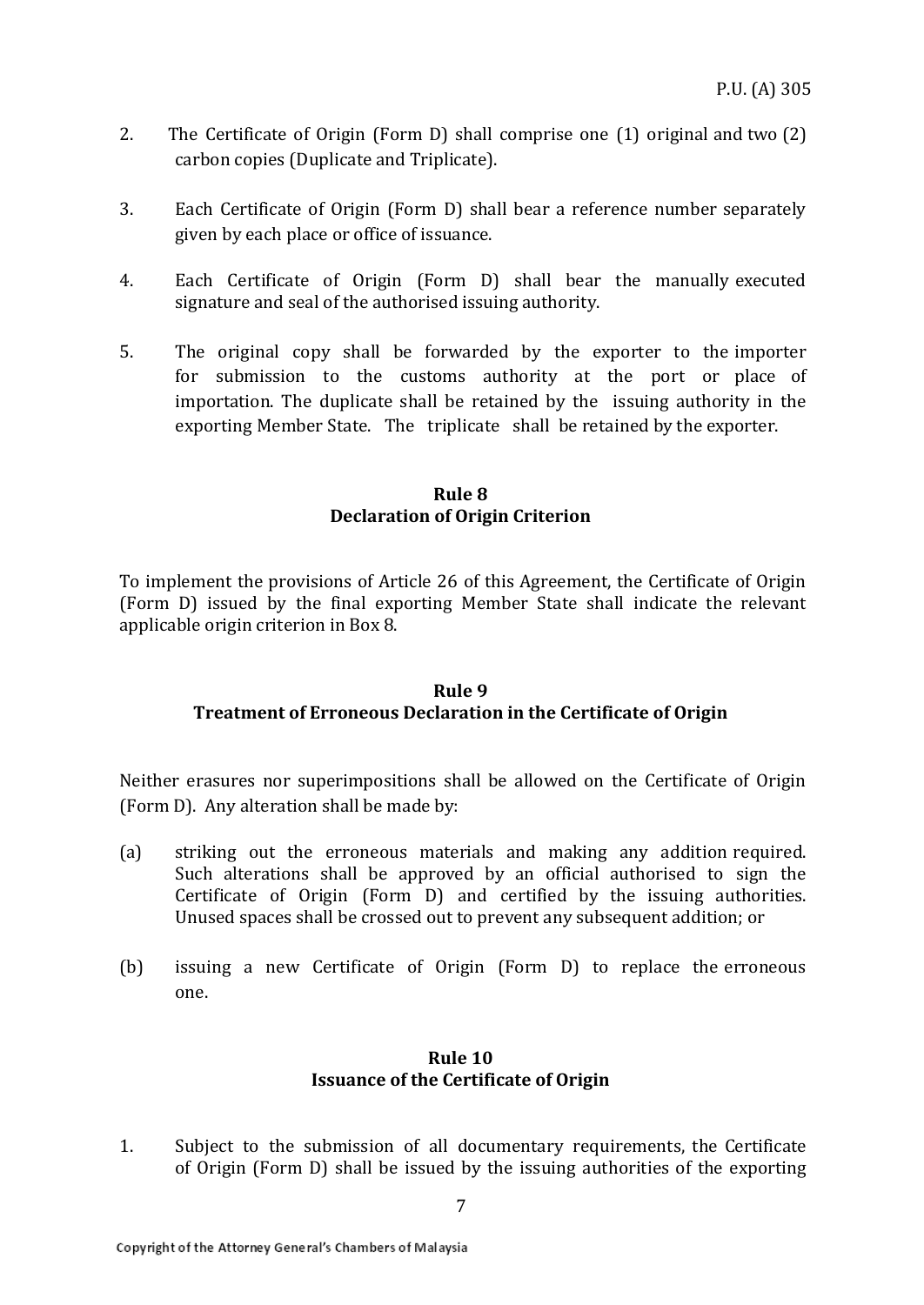Member State prior to or at the time of shipment or soon thereafter but not more than three (3) days from the declared shipment date, whenever the good to be exported can be considered originating in that Member State within the meaning of Chapter 3 of this Agreement.

2. In exceptional cases where a Certificate of Origin (Form D) has not been issued at the time of exportation or no later than three (3) days from the declared shipment date, due to involuntary errors or omissions or other valid causes, the Certificate of Origin (Form D) may be issued retroactively but no longer than one (1) year from the date of shipment and shall be duly and prominently marked "Issued Retroactively".

#### **Rule 11 Back-to-Back Certificate of Origin**

The issuing authority of the intermediate Member State may issue a back-to-back Certificate of Origin in an application is made by the exporter, provided that:

- (a) a valid original Certificate of Origin (Form D) is presented. In the case where no original Certificate of Origin (Form D) is presented, its certified true copy shall be presented;
- (b) the back-to-back Certificate of Origin issued should contain some of the same information as the original Certificate of Origin (Form D). In particular, every column in the back-to-back Certificate of Origin should be completed. FOB price of the intermediate Member State in Box 9 should also be reflected in the back-to- back Certificate of Origin;
- (c) For partial export shipments, the partial export value shall be shown instead of the full value of the original Certificate of Origin (Form D). The intermediate Member State will ensure that the total quantity re-exported under the partial shipment does not exceed the total quantity of the Certificate of Origin (Form D) from the first Member State when approving the back-to-back Certificate of Origin to the exporters;
- (d) In the event that the information is not complete and/or circumvention is suspected, the final importing Member State(s) could request that the original Certificate of Origin (Form D) be submitted to their respective customs authority;
- (e) Verification procedures as set out in Rules 18 and 19 are also applied to Member State issuing the back-to-back Certificate of Origin.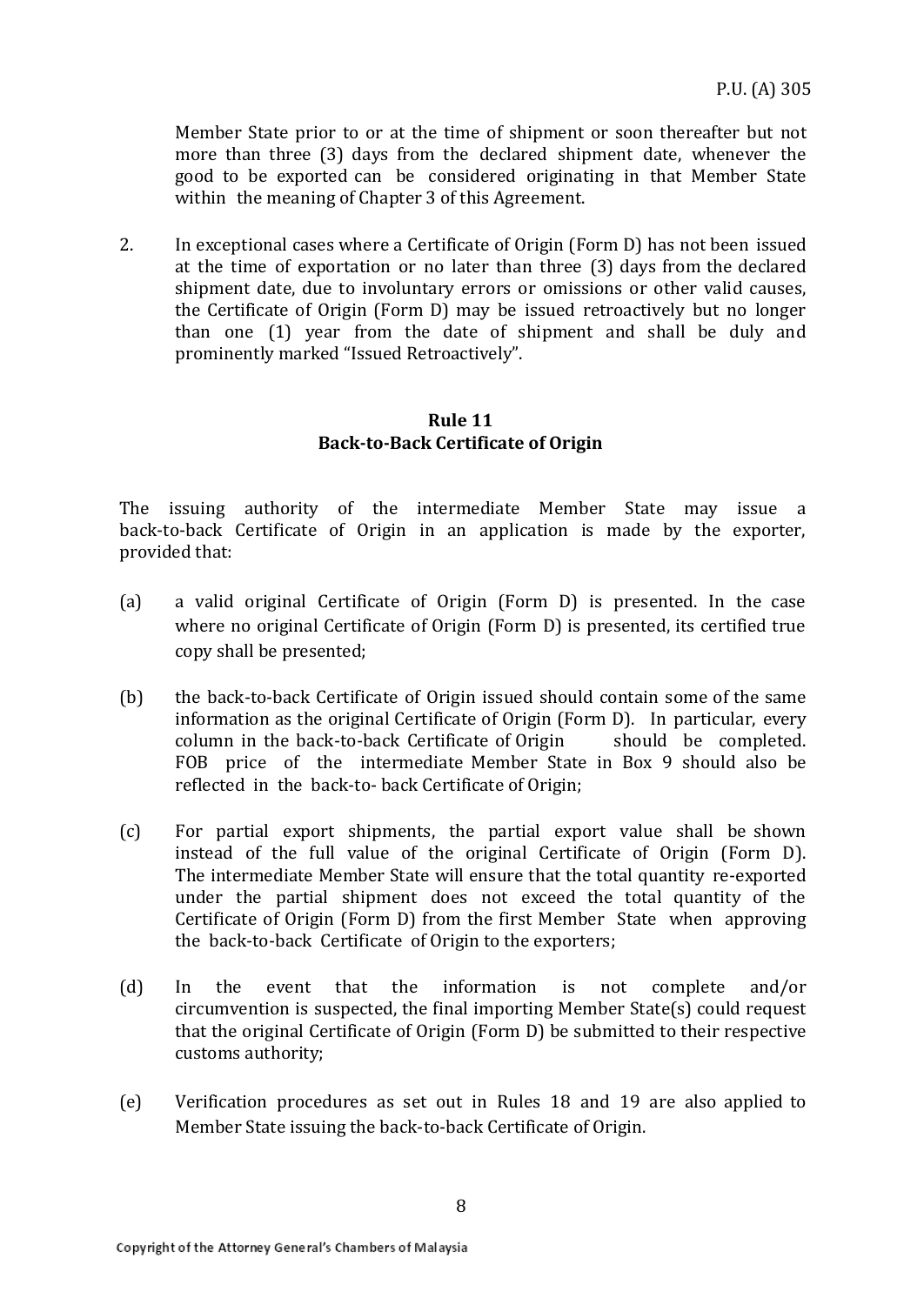#### **Rule 12 Loss of the Certificate of Origin**

In the event of theft, loss or destruction of a Certificate of Origin (Form D), the exporter may apply in writing to the issuing authorities for a certified true copy of the original and the triplicate to be made out on the basis of the export documents in their possession bearing the endorsement of the words "CERTIFIED TRUE COPY" in Box 12. This copy shall bear the date of issuance of the original Certificate of Origin. The certified true copy of a Certificate of Origin (Form D) shall be issued no longer than one (1) year from the date of issuance of the original Certificate of Origin (Form D).

## **Rule 13 Presentation of the Certificate of Origin**

- 1. For the purposes of claiming preferential tariff treatment, the importer shall submit to the customs authority of the importing Member State at the time of import, a declaration, a Certificate of Origin (Form D) including supporting documents (i.e. invoices and, when required, the Through Bill of Lading issued in the territory of the exporting Member State) and other documents as required in accordance with the laws and regulations of the importing Member State.
- 2. In cases when a Certificate of Origin (Form D) is rejected by the customs authority of the importing Member State, the subject Certificate of Origin (Form D) shall be marked accordingly in Box 4 and the original Certificate of Origin (Form D) shall be returned to the issuing authority within a reasonable period not exceeding sixty (60) days. The issuing authority shall be duly notified of the grounds for the denial of tariff preference.
- 3. In the case where Certificates of Origin (Form D) are not accepted, as stated in the preceding paragraph, the importing Member State should accept and consider the clarifications made by the issuing authorities and assess again whether or not the Form D application can be accepted for the granting of the preferential treatment. The clarifications should be detailed and exhaustive in addressing the grounds of denial of preference raised by the importing Member State.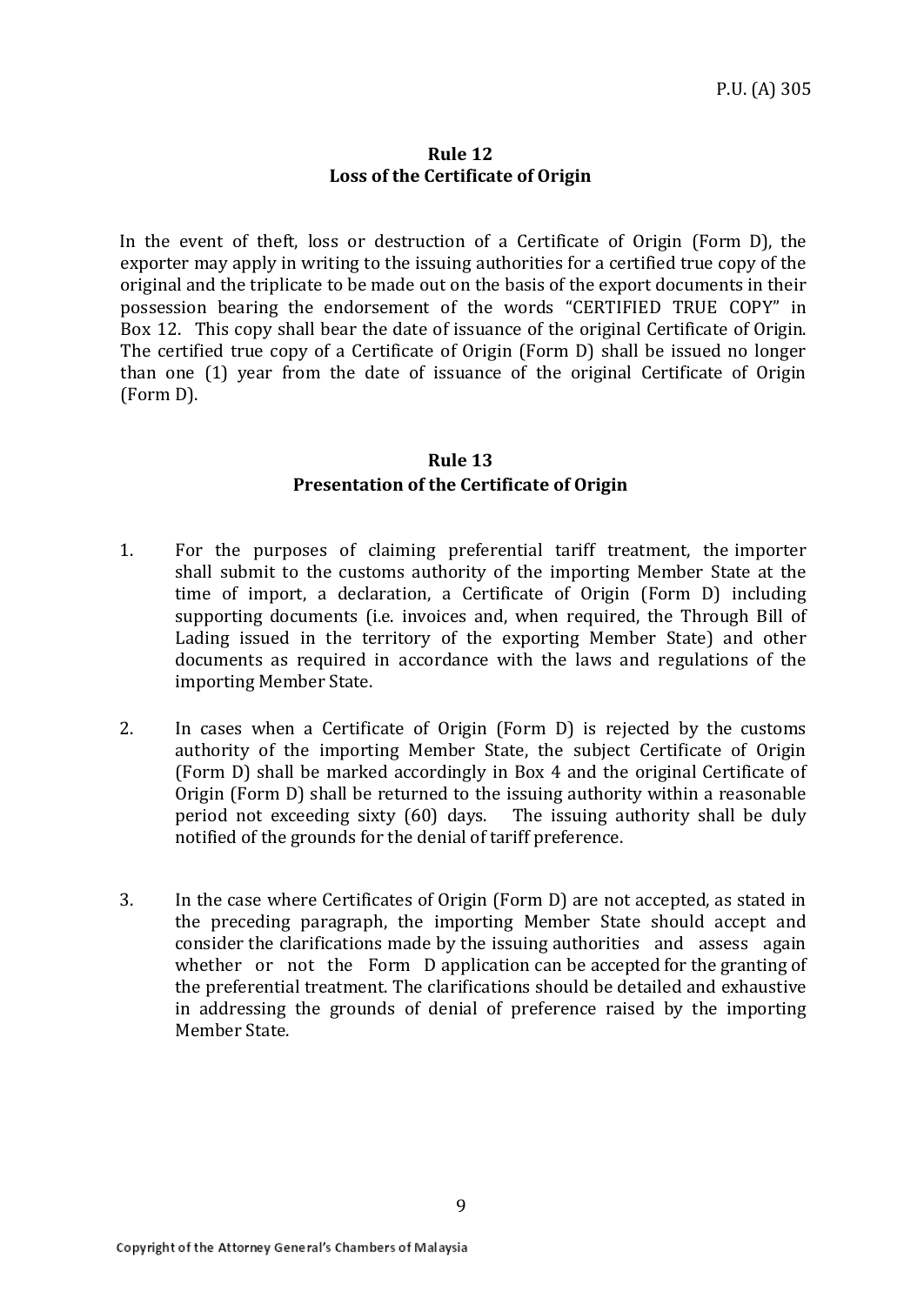## **Rule 14 Validity Period of the Certificate of Origin**

The following time limit for the presentation of the Certificate of Origin (Form D) shall be observed:

- (a) The Certificate of Origin (Form D) shall be valid for a period of twelve (12) months from the date of issuance and must be submitted to the customs authorities of the importing Member State within that period.
- (b) Where the Certificate of Origin (Form D) is submitted to the customs authorities of the importing Member State after the expiration of the time limit for its submission, such Certificate of Origin (Form D) is still to be accepted when failure to observe the time limit results from *force majeure* or other valid causes beyond the control of the exporter; and
- (c) In all cases, the customs authorities in the importing Member State may accept such Certificate of Origin (Form D) provided that the goods have been imported before the expiration of the time limit of the said Certificate of Origin (Form D).

## **Rule 15 Waiver of Certificate of Origin**

In the case of consignments of goods originating in the exporting Member State and not exceeding US\$ 200.00 FOB, the production of Certificate of Origin (Form D) shall be waived and the use of simplified declaration by the exporter that the goods in question have originated in the exporting Member State will be accepted. Goods sent through the post not exceeding US\$ 200.00 FOB shall also be similarly treated.

## **Rule 16**

## **Treatment of Minor Discrepancies**

1. Where the ASEAN origin of the goods is not in doubt, the discovery of minor discrepancies, such as typographical error in the statements made in the Certificate of Origin (Form D) and those made in the documents submitted to the customs authorities of the importing Member State for the purpose of carrying out the formalities for importing the goods shall not *ipso facto* invalidate the Certificate of Origin (Form D), if it does in fact correspond to the goods submitted.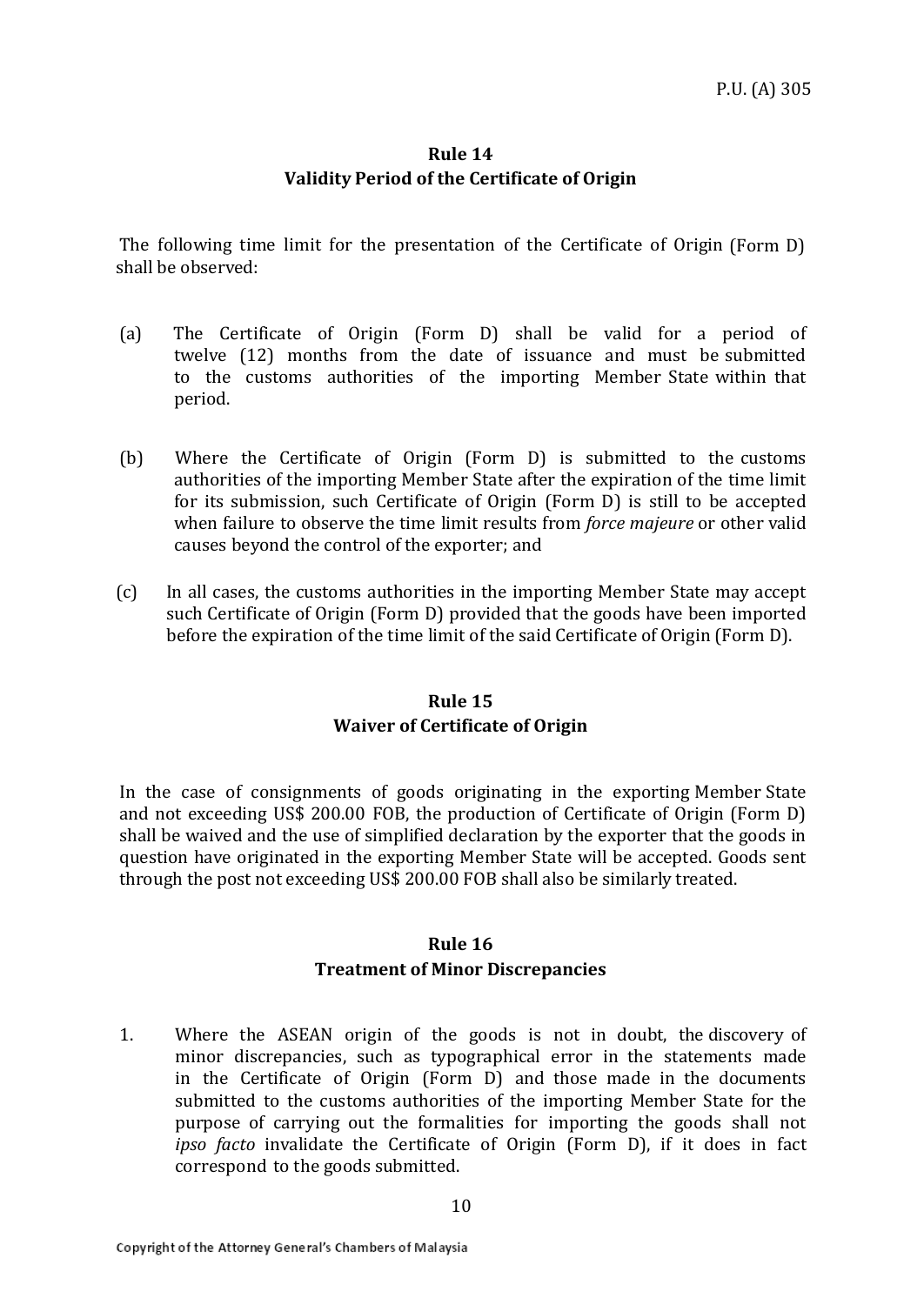- 2. In cases where the exporting Member State and importing Member State have different tariff classifications for a good subject to preferential tariffs, the goods shall be released at the MFN rates or at the higher preferential rate, subject to the compliance of the applicable ROO, and no penalty or other charges shall be imposed in accordance with relevant laws and regulations of the importing Member State. Once the classification differences have been resolved, the correct rate shall be applied and any overpaid duty shall be refunded if applicable, in accordance with relevant laws and regulations of the importing Member State, as soon as the issues have been resolved.
- 3. For multiple items declared under the same Certificate of Origin (Form D), a problem encountered with one of the items listed shall not affect or delay the granting of preferential treatment and customs clearance of the remaining items listed in the Certificate of Origin (Form D). Rule 18(c) may be applied to the problematic items.

## **Rule 17 Record Keeping Requirement**

- 1. For the purposes of the verification process pursuant to Rules 18 and 19, the producer and/or exporter applying for the issuance of a Certificate of Origin (Form D) shall, subject to the laws and regulations of the exporting Member State, keep its supporting records for application for not less than three (3) years from the date of issuance of the Certificate of Origin (Form D).
- 2. The application for Certificates of Origin (Form D) and all documents related to such application shall be retained by the issuing authorities for not less than three (3) years from the date of issuance.
- 3. Information relating to the validity of the Certificate of Origin (Form D) shall be furnished upon request of the importing Member State by an official authorised to sign the Certificate of Origin (Form D) and certified by the appropriate Government authorities.
- 4. Any information communicated between the Member States concerned shall be treated as confidential and shall be used for the validation of Certificates of Origin (Form D) purposes only.

## **Rule 18 Retroactive Check**

The importing Member State may request the issuing authority of the exporting Member State to conduct a retroactive check at random and/or when it has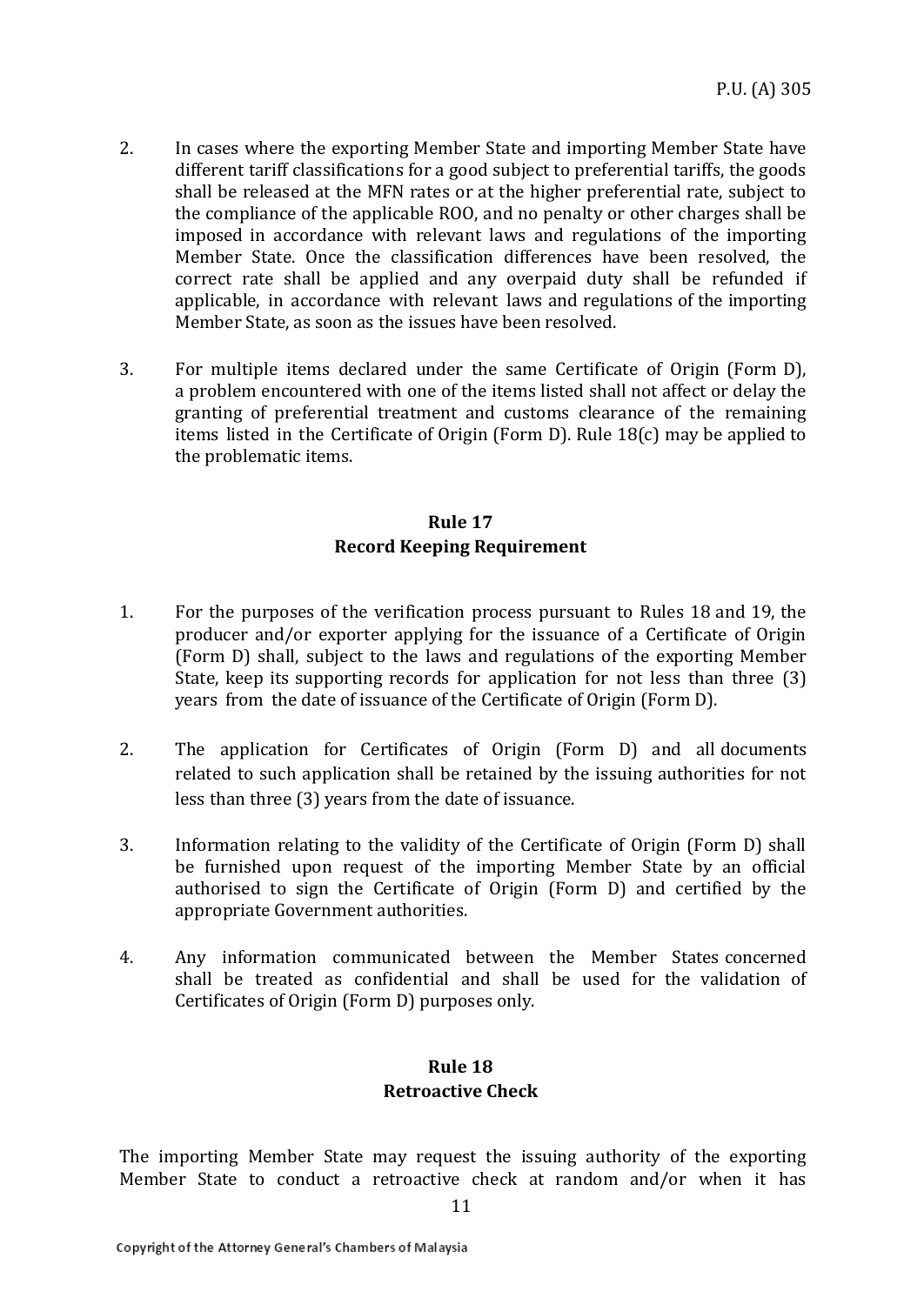reasonable doubt as to the authenticity of the document or as to the accuracy of the information regarding the true origin of the goods in question or of certain parts thereof. Upon such request, the issuing authority of the exporting Member State shall conduct a retroactive check on a producer/exporter's cost statement based on the current cost and prices, within a six-month timeframe, specified at the date of exportation subject to the following conditions:

- (a) The request for retroactive check shall be accompanied with the Certificate of Origin (Form D) concerned and shall specify the reasons and any additional information suggesting that the particulars given on the said Certificate of Origin (Form D) may be inaccurate, unless the retroactive check is requested on a random basis;
- (b) The issuing authority receiving a request for retroactive check shall respond to the request promptly and reply within ninety (90) days after the receipt of the request;
- (c) The customs authorities of the importing Member State may suspend the provisions on preferential treatment while awaiting the result of verification. However, it may release the goods to the importer subject to any administrative measures deemed necessary, provided that they are not held to be subject to import prohibition or restriction and there is no suspicion of fraud;
- (d) The issuing authority shall promptly transmit the results of the verification process to the importing Member State which shall then determine whether or not the subject good is originating. The entire process of retroactive check including the process of notifying the issuing authority of the exporting Member State the result of determination whether or not the good is originating shall be completed within one hundred and eighty (180) days. While awaiting the results of the retroactive check, paragraph (c) shall be applied.

#### **Rule 19 Verification Visit**

If the importing Member State is not satisfied with the outcome of the retroactive check, it may, under exceptional cases, request for verification visits to the exporting Member State.

- (a) Prior to the conduct of a verification visit, an importing Member State, shall:
	- (i) Deliver a written notification of its intention to conduct the verification visit to: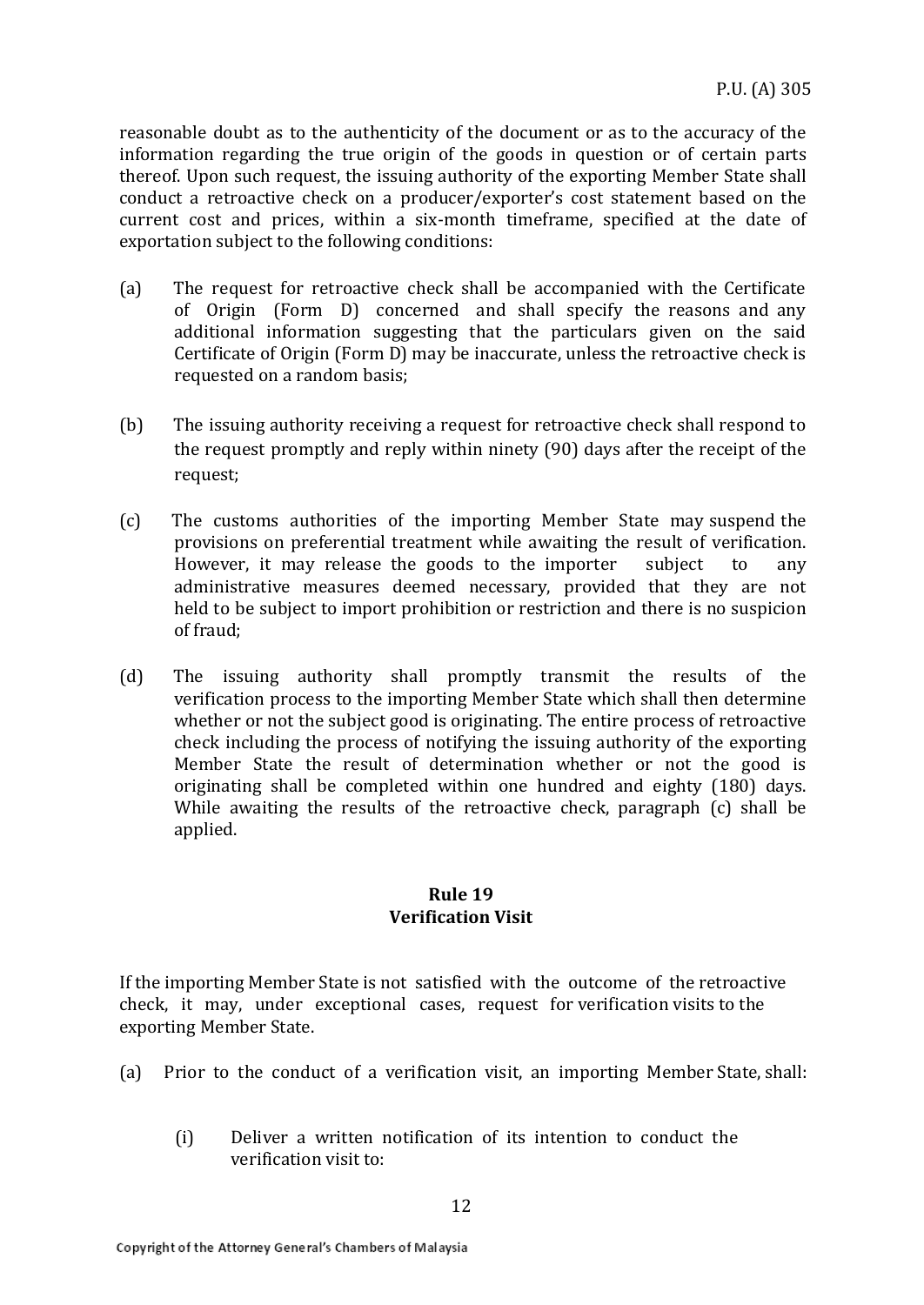- (1) the exporter/ producer whose premises are to be visited;
- (2) the issuing authority of the Member State in whose territory the verification visit is to occur;
- (3) the customs authorities of the Member State in whose territory the verification visit is to occur; and
- (4) the importer of the goods subject of the verification visit.
- (ii) The written notification mentioned in paragraph  $(a)(i)$  shall be as comprehensive as possible including, among others:
	- (1) the name of the customs authorities issuing the notification;
	- (2) the name of the exporter/producer whose premises are to be visited;
	- (3) the proposed date for the verification visit;
	- (4) the coverage of the proposed verification visit, including reference to the goods subject of the verification; and
	- (5) the names and designation of the officials performing the verification visit.
- (iii) Obtain the written consent of the exporter/producer whose premises are to be visited.
- (b) When a written consent from the exporter/producer is not obtained within thirty (30) days upon receipt of the notification pursuant to paragraph (a)(i), the notifying Member State, may deny preferential treatment to the goods that would have been subject of the verification visit.
- (c) The issuing authority receiving the notification may postpone the proposed verification visit and notify the importing Member State of such intention. Notwithstanding any postponement, any verification visit shall be carried out within sixty (60) days from the date of such receipt, or for a longer period as the concerned Member States may agree.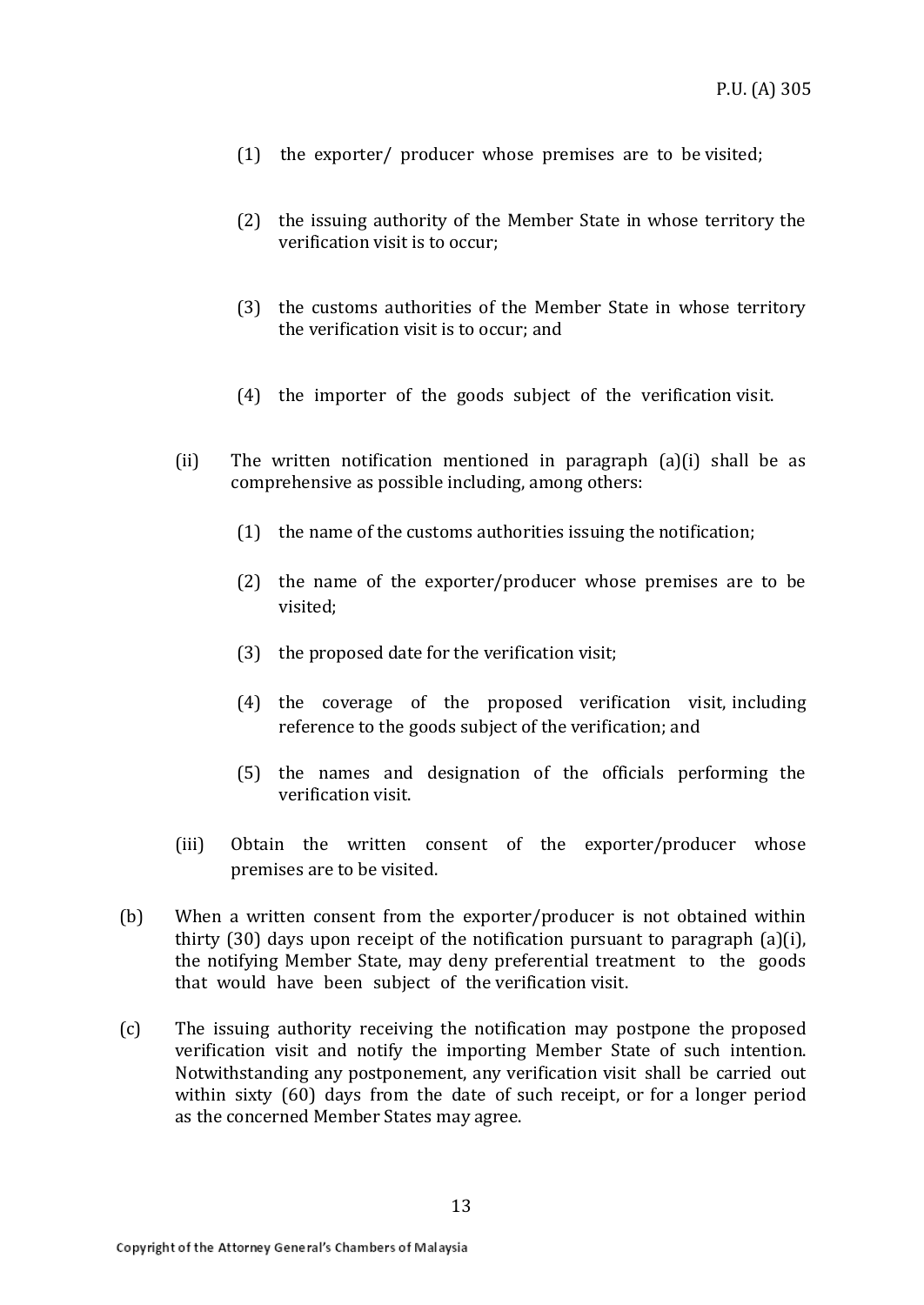- (d) The Member State conducting the verification visit shall provide the exporter/producer whose goods are the subject of the verification and the relevant issuing authority with a written determination of whether or not the subject goods qualify as originating goods.
- (e) Any suspended preferential treatment shall be reinstated upon the written determination referred to in paragraph (d) that the goods qualify as originating goods.
- (f) The exporter/producer will be allowed thirty (30) days, from receipt of the written determination, to provide in writing comments or additional information regarding the eligibility of the goods. If the goods are still found to be non-originating, the final written determination will be communicated to the issuing authority within thirty (30) days from receipt of the comments/additional information from the exporter/producer.
- (g) The verification visit process, including the actual visit and determination of whether the subject goods are originating or not, shall be carried out and its results communicated to the issuing authority within a maximum of one hundred and eighty (180) days. While awaiting the results of the verification visit, Rule  $18(c)$  on the suspension of preferential treatment shall be applied.

## **Rule 20 Confidentiality**

Member States shall maintain, in accordance with their laws, the confidentiality of classified business information collected in the process of verification pursuant to Rules 18 and 19 and shall protect that information from disclosure that could prejudice the competitive position of the person who provided the information. The classified business information may only be disclosed to those authorities responsible for the administration and enforcement of origin determination.

## **Rule 21**

## **Documentation for Implementing Article 32(2)(b) (Direct Consignment)**

For the purposes of implementing Article 32(2)(b) of this Agreement, where transportation is effected through the territory of one or more non- Member State, the following shall be produced to the Government authorities of the importing Member State:

(a) A Through Bill of Lading issued in the exporting Member State;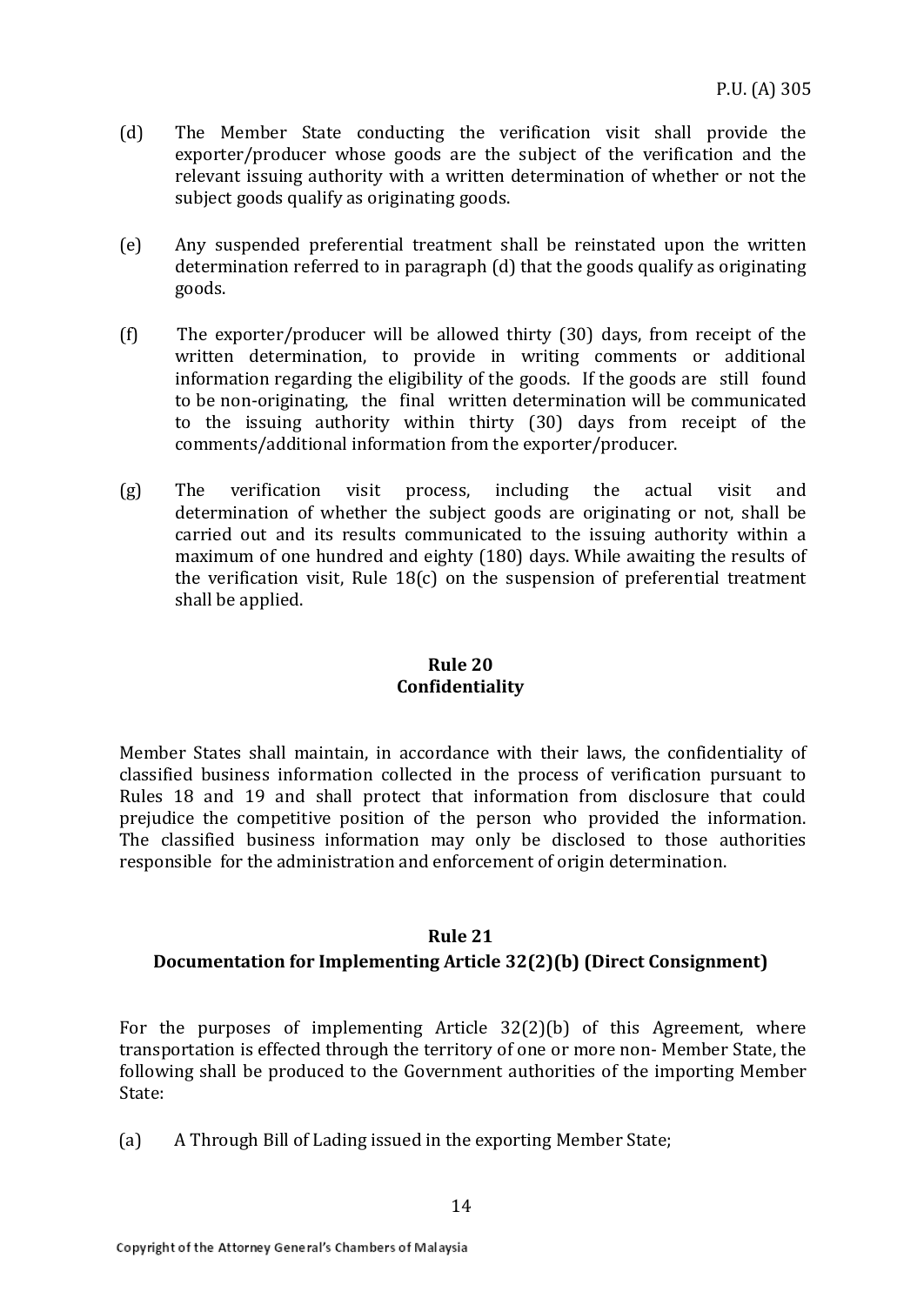- (b) A Certificate of Origin (Form D) issued by the relevant Government authorities of the exporting Member State;
- (c) A copy of the original commercial invoice in respect of the goods; and
- (d) Supporting documents in evidence that the requirements of Article 32(2)(b) paragraphs (i), (ii) and (iii) of this Agreement are being complied with.

## **Rule 22 Exhibition Goods**

- 1. Goods sent from an exporting Member State for exhibition in another Member State and sold during or after the exhibition for importation into a Member State shall be granted preferential treatment accorded under this Agreement on the condition that the goods meet the requirements as set out in Chapter 3 of this Agreement, provided that it is shown to the satisfaction of the relevant Government authorities of the importing Member State that:
	- (a) An exporter has dispatched those goods from the territory of the exporting Member State to the Member State where the exhibition is held and has exhibited them there;
	- (b) The exporter has sold the goods or transferred them to a consignee in the importing Member State;
	- (c) The goods have been consigned during the exhibition or immediately thereafter to the importing Member State in the state in which they were sent for the exhibition.
- 2. For the purposes of implementing paragraph 1, the Certificate of Origin (Form D) shall be provided to the relevant Government authorities of the importing Member State. The name and address of the exhibition must be indicated. The relevant Government authorities of the Member State where the exhibition took place may provide evidence together with supporting documents prescribed in Rule 21(d) for the identification of the products and the conditions under which they were exhibited.
- 3. Paragraph 1 shall apply to any trade, agricultural or crafts exhibition, fair or similar show or display in shops or business premises with the view to the sale of foreign goods and where the goods remain under customs control during the exhibition.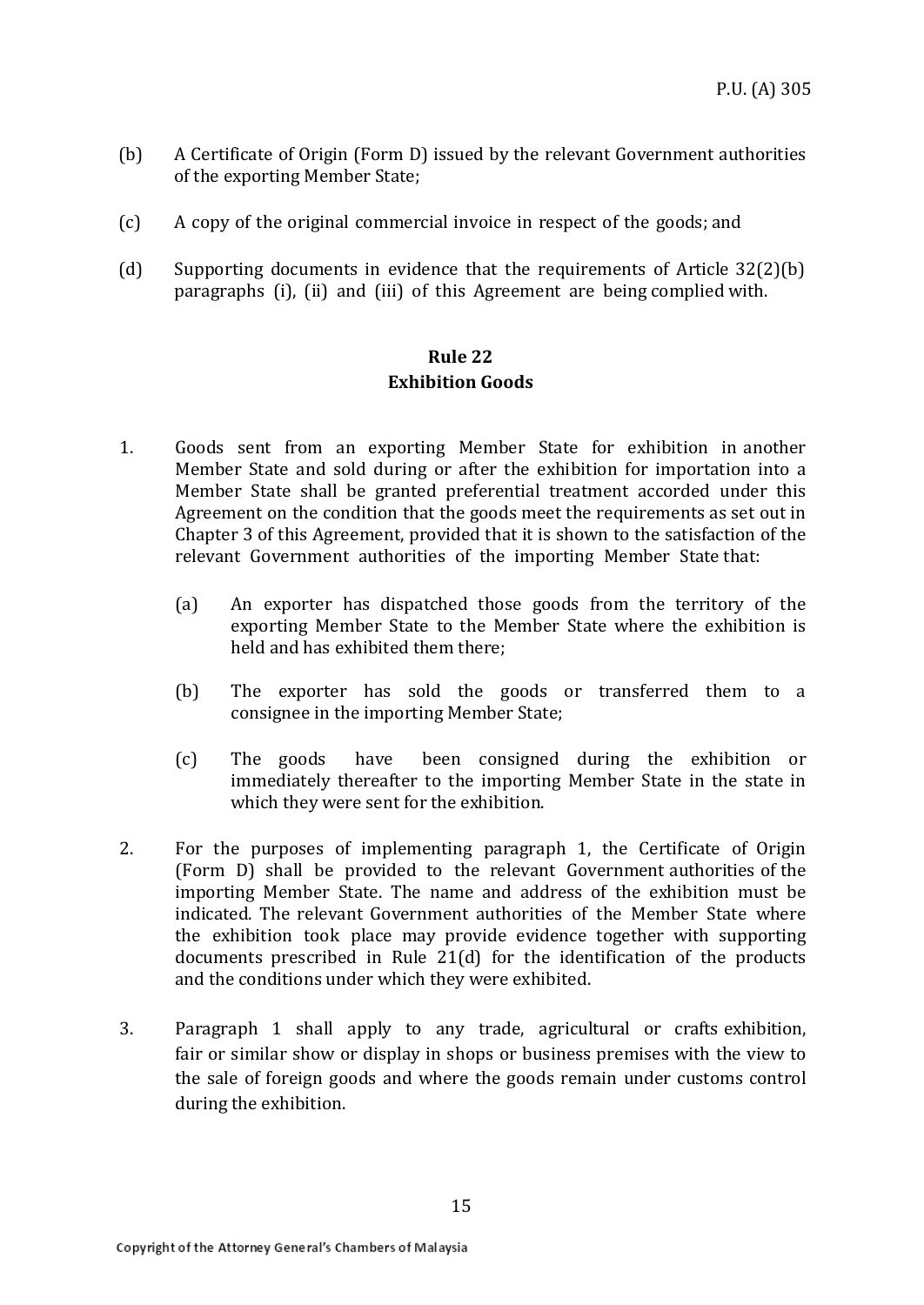## **Rule 23 Third Country Invoicing**

- 1. Relevant Government authorities in the importing Member State shall accept Certificates of Origin (Form D) in cases where the sales invoice is issued either by a company located in a third country or by an ASEAN exporter for the account of the said company, provided that the goods meet the requirements of Chapter 3 of this Agreement.
- 2. The exporter shall indicate "third country invoicing" and such information as name and country of the company issuing the invoice in the Certificate of Origin (Form D).

#### **Rule 24**

#### **Action against Fraudulent Acts**

- 1 When it is suspected that fraudulent acts in connection with the Certificate of Origin (Form D) have been committed, the Government authorities concerned shall cooperate in the action to be taken in the respective Member State against the persons involved.
- 2. Each Member State shall provide legal sanctions for fraudulent acts related to the Certificate of Origin (Form D).

#### **Rule 25 FOB Price**

For the purposes of this Agreement, notwithstanding Rule 11(b), the Certificate of Origin (Form D) and the back-to-back Certificate of Origin shall only reflect the FOB price in cases where the regional value content calculated using the formula set out in Article 29 of this Agreement is applied in determining origin.

## **Rule 26 Equivalence of Paper and Electronic Certificate of Origin (e-Form D)**

- 1. A Certificate of Origin (Form D) in electronic format may be applied for, issued, and accepted in lieu of one in paper format, with equivalent legal effect.
- 2. Rules 27 to 31 shall apply to Electronic Certificates of Origin (e-Form D). Unless otherwise specified in Rules 27 to 31, Rules 1 to 6, 8, 10, 11, 14 to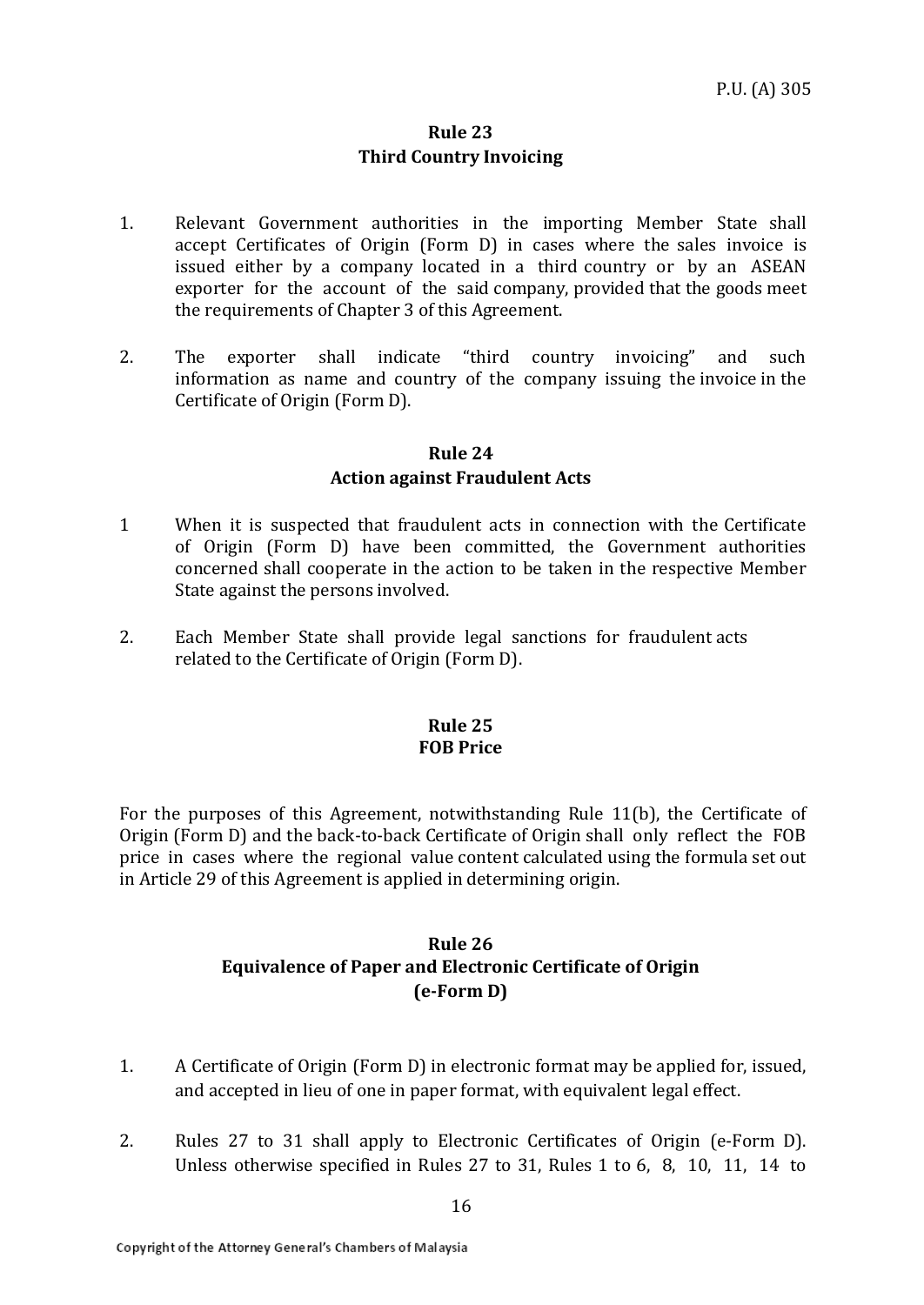16, and 18 to 25 shall also apply to the processing of Electronic Certificates of Origin (e-Form D).

#### **Rule 27 Electronic Certificate of Origin (e-Form D)**

- 1. In order to ensure interoperability, Member States shall exchange Electronic Certificates of Origin (e-Form D) in accordance with the *e-ATIGA Form D Process Specification and Message Implementation Guideline*, as may be updated from time to time.
- 2. In the event a Member State does not wish to implement all the electronic processes and related information elements specified in the *e-ATIGA Form D Process Specification and Message Implementation Guideline*, that Member State shall inform the other Member States, through the ASEAN Secretariat, which processes and related information elements it wishes to implement.

## **Rule 28 Examination of Application for an Electronic Certificate of Origin (e-Form D)**

In place of Rule 6(a), an application for an Electronic Certificate of Origin (e-Form D) shall electronically be accepted, verified to be duly completed and authenticated.

#### **Rule 29**

## **Issuance of an Electronic Certificate of Origin (e-Form D)**

- 1. In exceptional cases, an exporter may apply to the issuing authority, in accordance with the issuing authority's procedures, to re-issue an Electronic Certificate of Origin (e-Form D), within one (1) year from the date of issuance of the original Electronic Certificate of Origin (e-Form D).
- 2. In addition to the electronic process specified in the *e-ATIGA Form D Process Specification and Message Implementation Guideline,* an Electronic Certificate of Origin (e-Form D) may be forwarded directly to the exporter by the NSW of the issuing Member State and the Electronic Certificate of Origin (e-Form D) may be forwarded directly to the importer by the exporter or by the NSW of the importing Member State.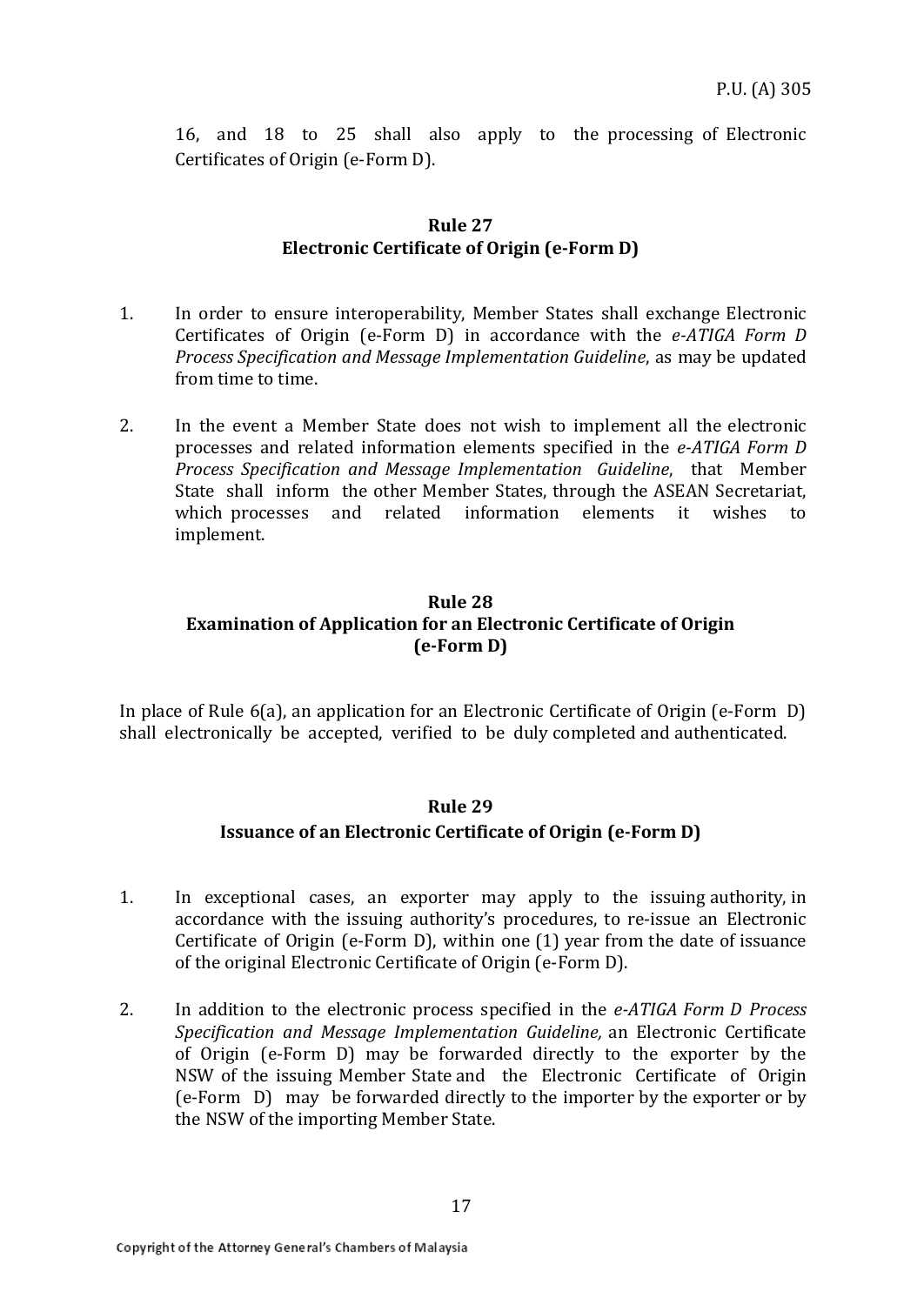- 3. In exceptional cases, such as, but not limited to, technical failures that trigger a loss of data, the receiving Member State may request a re-transmission of an Electronic Certificate of Origin (e-Form D) from the sending Member State.
- 4. An alteration to an Electronic Certificate of Origin (e-Form D) shall be made by issuing a new Electronic Certificate of Origin (e-Form D), and the previous Electronic Certificate of Origin (e-Form D) shall be cancelled, in accordance with the process specified in the *e-ATIGA Form D Process Specification and Message Implementation Guideline.*

## **Rule 30 Presentation of the Electronic Certificate of Origin (e-Form D)**

- 1. For the purposes of claiming preferential tariff treatment, the importer shall submit to the customs authority of the importing Member State at the time of import, an import declaration containing information on the Electronic Certificate of Origin (e- Form D) reference number, supporting documents (i.e. invoices and, when required, the Through Bill of Lading issued in the territory of the exporting Member State) and other documents as required in accordance with the laws and regulations of the importing Member State.
- 2. The customs authority in the importing Member State may generate an electronic Customs Response indicating the utilisation status of the Electronic Certificate of Origin (e-Form D) in accordance with the message implementation guideline for Customs Response specified in the *e-ATIGA Form D Process Specification and Message Implementation Guideline*. The utilisation status, if generated, shall be transmitted electronically via the ASW to the issuing authority either soon after the import or as and when it has been generated, within the validity period of the Electronic Certificate of Origin (e-Form D).
- 3. In cases when an Electronic Certificate of Origin (e-Form D) is rejected by the customs authority of the importing Member State, the customs authority of the importing Member State shall:
	- (a) generate an electronic Customs Response indicating the rejection status with reasons for the rejection, including, as appropriate, the reason for denial of tariff preference, in accordance with the *e-ATIGA Form D Process Specification and Message Implementation Guideline*. The electronic Customs Response, if generated, shall be transmitted electronically via the ASW to the issuing authority in the exporting Member State within a reasonable period not exceeding sixty (60) days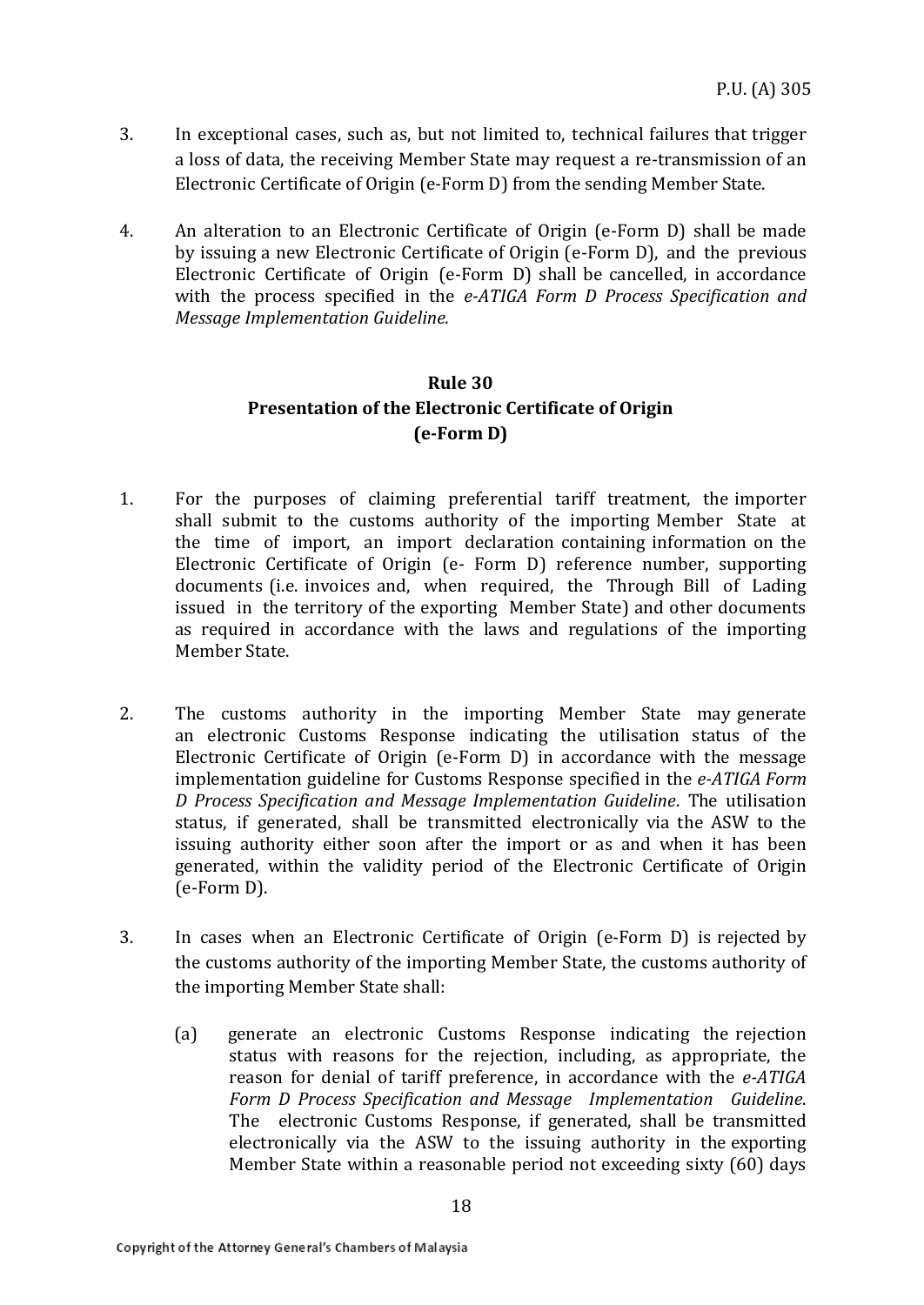from the date of receipt of the Electronic Certificate of Origin (e-Form D); or

- (b) in cases where the procedure in paragraph 3(a) is not available, the customs authority of the importing Member State may notify the issuing authority of the exporting Member State in writing of the grounds for the denial of tariff preference together with the reference number of the Electronic Certificate of Origin (e-Form D), within a reasonable period not exceeding sixty (60) days.
- 3. In the case where an Electronic Certificate of Origin (e-Form D) is not accepted, as stated in the preceding paragraph, the importing Member State should accept and consider the clarifications made by the issuing authorities and assess again whether or not the e- Form D application can be accepted for the granting of the preferential treatment. The clarifications should be detailed and exhaustive in addressing the grounds of denial of preference raised by the importing Member State.

#### **Rule 31 Electronic Archiving and Data Retention**

- 1. For the purposes of the verification process pursuant to Rules 18 and 19, the producer and/or exporter applying for the issuance of an Electronic Certificate of Origin (e-Form D) shall, subject to the laws and regulations of the exporting Member State, provide for the storage of supporting records for application for an Electronic Certificate of Origin (e-Form D) for not less than three (3) years from the date of issuance of the Electronic Certificate of Origin (e- Form D).
- 2. The application for an Electronic Certificate of Origin (e-Form D) and all documents related to such application shall be retained by the issuing authorities for not less than three (3) years from the date of issuance of the Electronic Certificate of Origin (e-Form D).
- 3. Information relating to the validity of the Electronic Certificate of Origin (e-Form D) shall be furnished upon request of the importing Member State, by an authorised official of the issuing authority.
- 4. Any information communicated between the Member States concerned shall be treated as confidential and shall be used for the purpose of Electronic Certificate of Origin (e-Form D) validation only.".